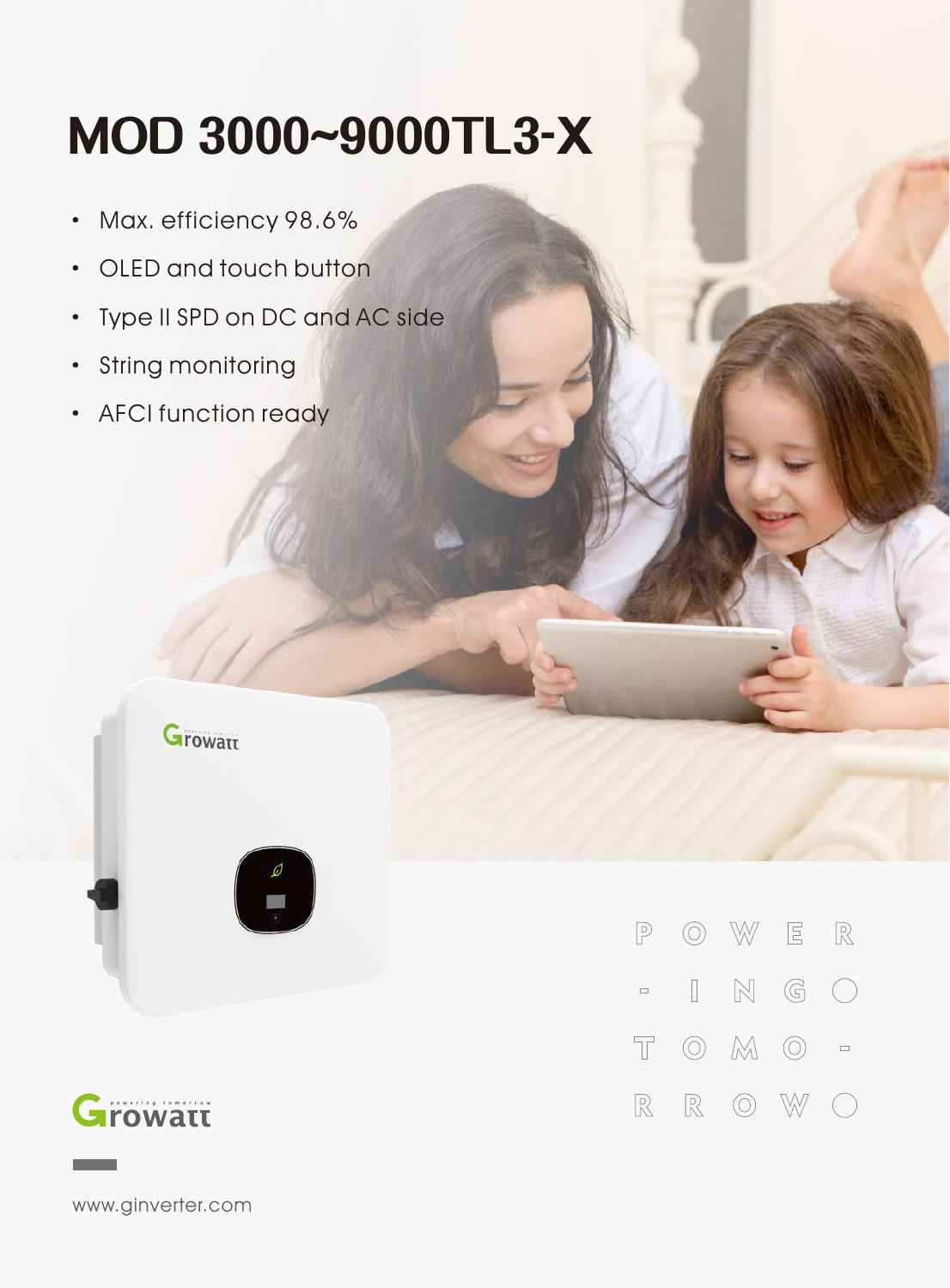| <b>Datasheet</b>                              | <b>MOD 3000TL3-X</b>                        | MOD 4000TL3-X   MOD 5000TL3-X |               | <b>MOD 6000TL3-X</b>                                                                                                                                                               | <b>MOD 7000TL3-X</b> | <b>MOD 8000TL3-X</b> | <b>MOD 9000TL3-X</b> |
|-----------------------------------------------|---------------------------------------------|-------------------------------|---------------|------------------------------------------------------------------------------------------------------------------------------------------------------------------------------------|----------------------|----------------------|----------------------|
| Input data (DC)                               |                                             |                               |               |                                                                                                                                                                                    |                      |                      |                      |
| Max. recommended PV power<br>(for module STC) | 4500W                                       | 6000W                         | 7500W         | 9000W                                                                                                                                                                              | 10500W               | 12000W               | 13500W               |
| Max. DC voltage                               |                                             |                               |               | 1100V                                                                                                                                                                              |                      |                      |                      |
| Start voltage                                 |                                             |                               |               | 200V                                                                                                                                                                               |                      |                      |                      |
| Nominal voltage                               |                                             |                               |               | 580V                                                                                                                                                                               |                      |                      |                      |
| MPPT voltage range                            |                                             |                               |               | 140V-1000V                                                                                                                                                                         |                      |                      |                      |
| No. of MPP trackers                           |                                             |                               |               | $\mathbf{2}$                                                                                                                                                                       |                      |                      |                      |
| No. of PV strings per MPP tracker             |                                             |                               |               | $\mathbf{1}$                                                                                                                                                                       |                      |                      |                      |
| Max. input current<br>per MPP tracker         |                                             |                               |               | 13A                                                                                                                                                                                |                      |                      |                      |
| Max. short-circuit current<br>per MPP tracker |                                             |                               |               | 16A                                                                                                                                                                                |                      |                      |                      |
| Output data (AC)                              |                                             |                               |               |                                                                                                                                                                                    |                      |                      |                      |
| AC nominal power                              | 3000W                                       | 4000W                         | 5000W         | 6000W                                                                                                                                                                              | 7000W                | 8000W                | 9000W                |
| Max. AC apparent power                        | 3300VA                                      | 4400VA                        | 5500VA        | 6600VA                                                                                                                                                                             | 7700VA               | 8800VA               | 9900VA               |
| Nominal AC voltage (range*)                   |                                             |                               |               | 220V/380V, 230V/400V (340-440V)                                                                                                                                                    |                      |                      |                      |
| AC grid frequency (range*)                    |                                             |                               |               | 50/60 Hz (45-55Hz/55-65 Hz)                                                                                                                                                        |                      |                      |                      |
| Max. output current                           | 5.0A                                        | 6.7A                          | 8.3A          | 10.0A                                                                                                                                                                              | 11.7A                | 13.3A                | 15.0A                |
| Adjustable power factor                       |                                             |                               |               | 0.8leading0.8lagging                                                                                                                                                               |                      |                      |                      |
| THDi                                          |                                             |                               |               | $< 3\%$                                                                                                                                                                            |                      |                      |                      |
| AC grid connection type                       |                                             |                               |               | $3W + N + PE$                                                                                                                                                                      |                      |                      |                      |
| <b>Efficiency</b>                             |                                             |                               |               |                                                                                                                                                                                    |                      |                      |                      |
| MAX. efficiency                               | 98.3%                                       | 98.3%                         | 98.3%         | 98.3%                                                                                                                                                                              | 98.6%                | 98.6%                | 98.6%                |
| European efficiency                           | 97.5%                                       | 97.5%                         | 97.5%         | 97.5%                                                                                                                                                                              | 98.1%                | 98.1%                | 98.1%                |
| <b>MPPT</b> efficiency                        |                                             |                               |               | 99.9%                                                                                                                                                                              |                      |                      |                      |
| <b>Protection devices</b>                     |                                             |                               |               |                                                                                                                                                                                    |                      |                      |                      |
| DC reverse polarity protection                |                                             |                               |               | Yes                                                                                                                                                                                |                      |                      |                      |
| DC Switch                                     |                                             |                               |               | Yes                                                                                                                                                                                |                      |                      |                      |
| AC/DC surge protection                        |                                             |                               |               | Type II / Type II                                                                                                                                                                  |                      |                      |                      |
| Insulation resistance monitoring              |                                             |                               |               | Yes                                                                                                                                                                                |                      |                      |                      |
| AC short-circuit protection                   | Yes                                         |                               |               |                                                                                                                                                                                    |                      |                      |                      |
| Ground fault monitoring                       | Yes                                         |                               |               |                                                                                                                                                                                    |                      |                      |                      |
| Grid monitoring                               | Yes                                         |                               |               |                                                                                                                                                                                    |                      |                      |                      |
| Anti-islanding protection                     | Yes                                         |                               |               |                                                                                                                                                                                    |                      |                      |                      |
| Residual-current monitoring unit              | Yes                                         |                               |               |                                                                                                                                                                                    |                      |                      |                      |
| String fault monitoring                       | Yes                                         |                               |               |                                                                                                                                                                                    |                      |                      |                      |
| AFCI protection                               | Yes                                         |                               |               |                                                                                                                                                                                    |                      |                      |                      |
| General data                                  |                                             |                               |               |                                                                                                                                                                                    |                      |                      |                      |
| Dimensions (W / H / D)                        | 425/387/138mm                               | 425/387/138mm                 | 425/387/138mm | 425/387/138mm                                                                                                                                                                      | 425/387/178mm        | 425/387/178mm        | 425/387/178mm        |
| Weight                                        | 13.5kg                                      | 13.5kg                        | 13.5kg        | 13.5kg                                                                                                                                                                             | 15kg                 | 15kg                 | 15kg                 |
| Operating temperature range                   |                                             |                               |               | $-25^{\circ}$ C $+60^{\circ}$ C                                                                                                                                                    |                      |                      |                      |
| Nighttime power consumption                   | <1W                                         |                               |               |                                                                                                                                                                                    |                      |                      |                      |
| Topology                                      | Transformerless                             |                               |               |                                                                                                                                                                                    |                      |                      |                      |
| Cooling                                       | Natural convection                          |                               |               |                                                                                                                                                                                    |                      |                      |                      |
| Protection degree                             | IP66                                        |                               |               |                                                                                                                                                                                    |                      |                      |                      |
| Relative humidity                             | $0 - 100%$                                  |                               |               |                                                                                                                                                                                    |                      |                      |                      |
| Altitude                                      | 4000m                                       |                               |               |                                                                                                                                                                                    |                      |                      |                      |
| DC connection                                 | H4/MC4(Optional)                            |                               |               |                                                                                                                                                                                    |                      |                      |                      |
| AC connection                                 | Connector                                   |                               |               |                                                                                                                                                                                    |                      |                      |                      |
| Display                                       | OLED+LED/WIFI+APP                           |                               |               |                                                                                                                                                                                    |                      |                      |                      |
| Interfaces: USB/RS485/WiFi<br>/GPRS/LAN/RF    | yes/yes/Optional/Optional/Optional/Optional |                               |               |                                                                                                                                                                                    |                      |                      |                      |
| Warranty: 10 years                            |                                             |                               |               | Yes                                                                                                                                                                                |                      |                      |                      |
|                                               |                                             |                               |               | CE, VDE0126, Greece, EN50549, C10/C11, UTE C 15-712, IEC62116, IEC61727, IEC 60068, IEC 61683, CEI0-21, N4105, TOR Erzeuger<br>G98/G99, G100, AS4777, UNE217001, UNE206007, PO12.2 |                      |                      |                      |

\* The AC voltage range and frequency range may vary depending on specific country grid standard. All specifications are subject to change without notice.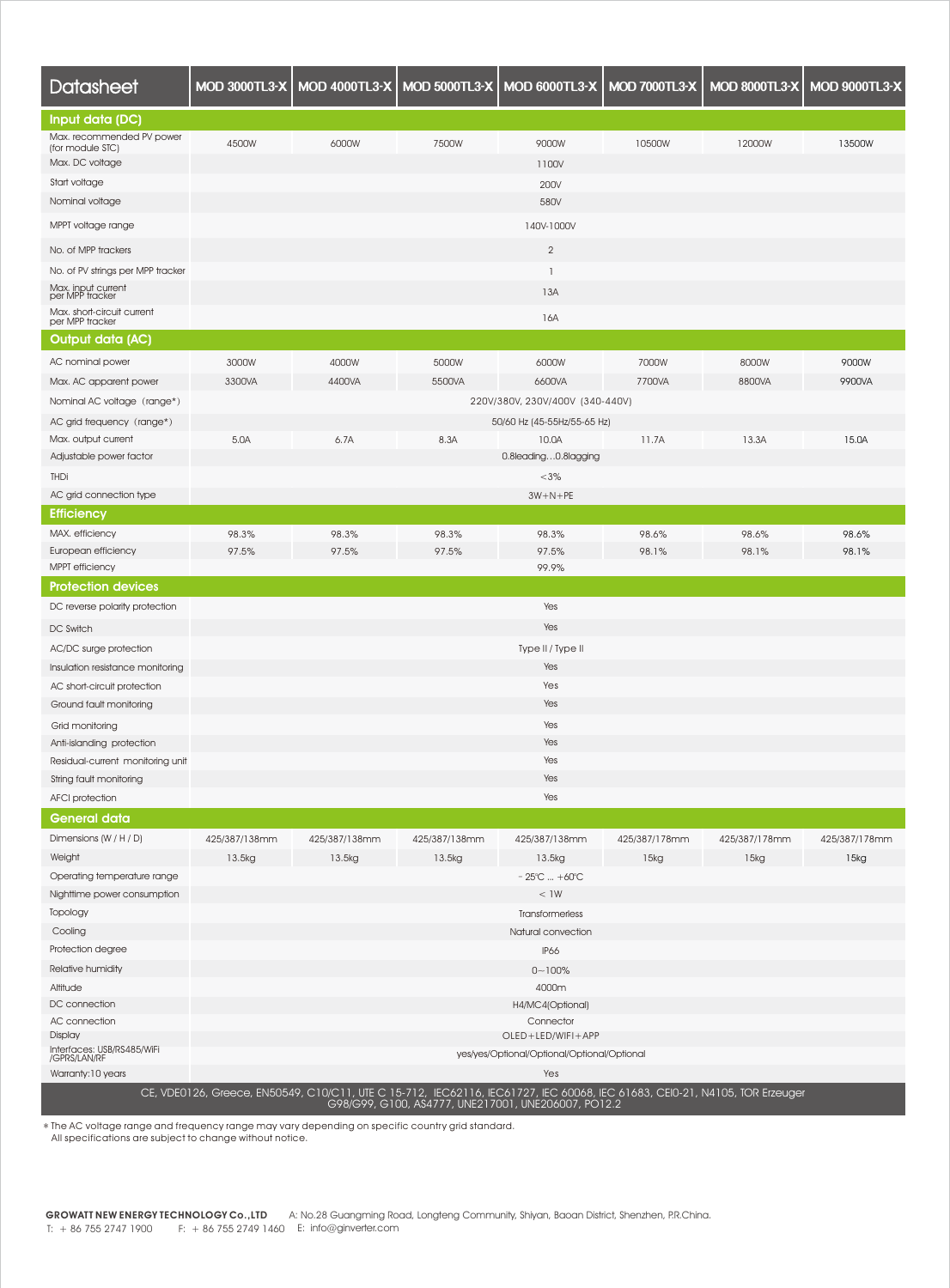## **MOD10~15KTL3-X**

- · Max. efficiency 98.6%
- · OLED and touch button
- Type II SPD on DC and AC side
- · String monitoring
- · AFCI function ready

**Growatt** 



 $\mathbb{R}$  $\circledcirc$  $\mathbb{W}$  $\mathbf{E}$  $\mathbb{P}$  $\mathbb N$  $\mathbb{G}$  $\begin{bmatrix} \phantom{-} \end{bmatrix}$  $\left(\begin{array}{c}\right)$  $\qquad \qquad \Box$  $\overline{\mathbb{T}}$  $\circledcirc$   $\mathbb{M}$   $\circlearrowright$  =  $\mathbb{R}$  $\circledcirc$  $\mathbb R$ W  $(\ )$ 

www.ginverter.com